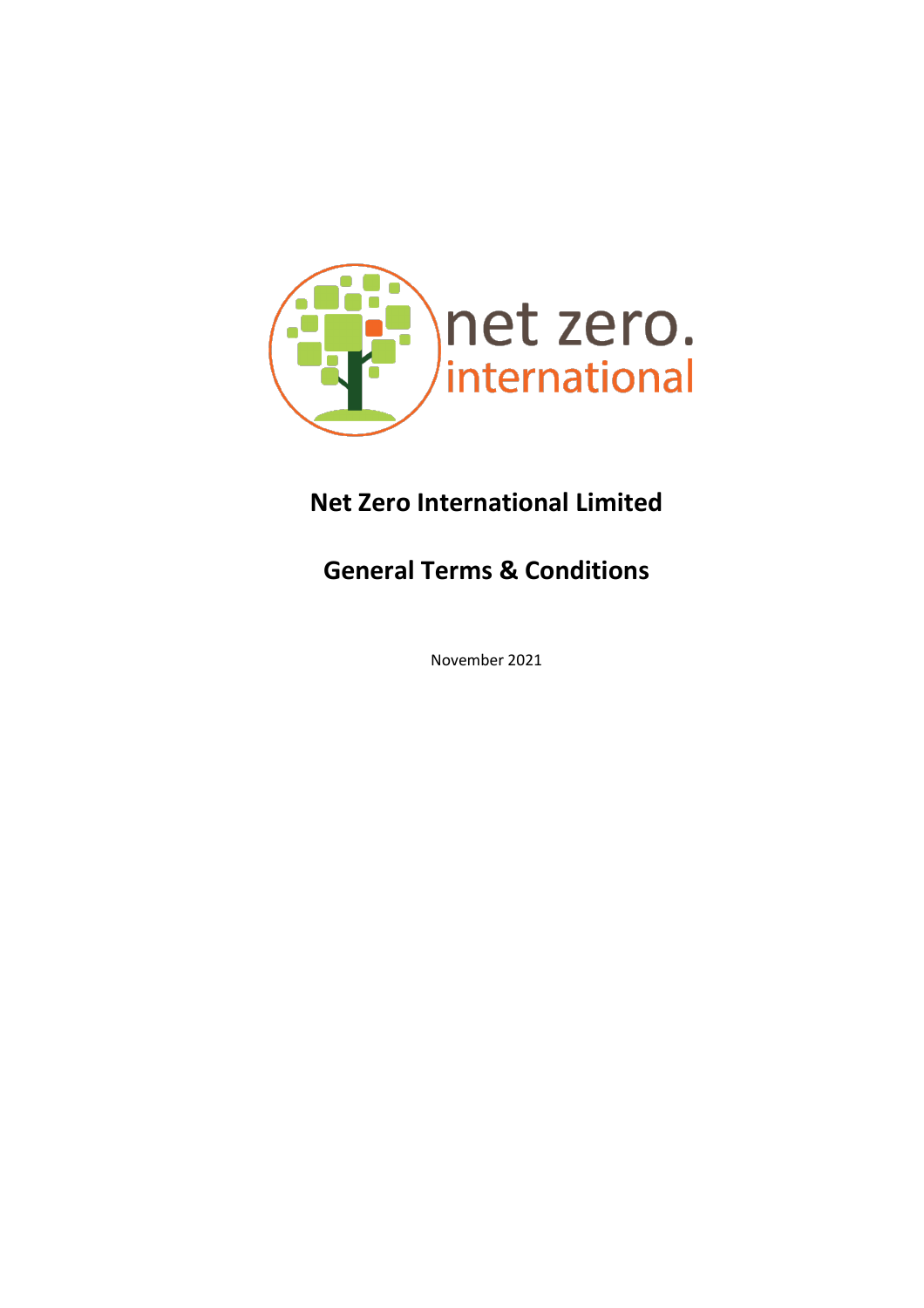#### Net Zero International **General Terms & Conditions**



## **Table of Contents**

| $\mathbf{1}$   |  |
|----------------|--|
| $\overline{2}$ |  |
| 3              |  |
| 4              |  |
| 5              |  |
| 6              |  |
| $\overline{7}$ |  |
| 8              |  |
| 9              |  |
| 10             |  |
| 11             |  |
| 12             |  |
| 13             |  |
| 14             |  |
| 15             |  |
| 16             |  |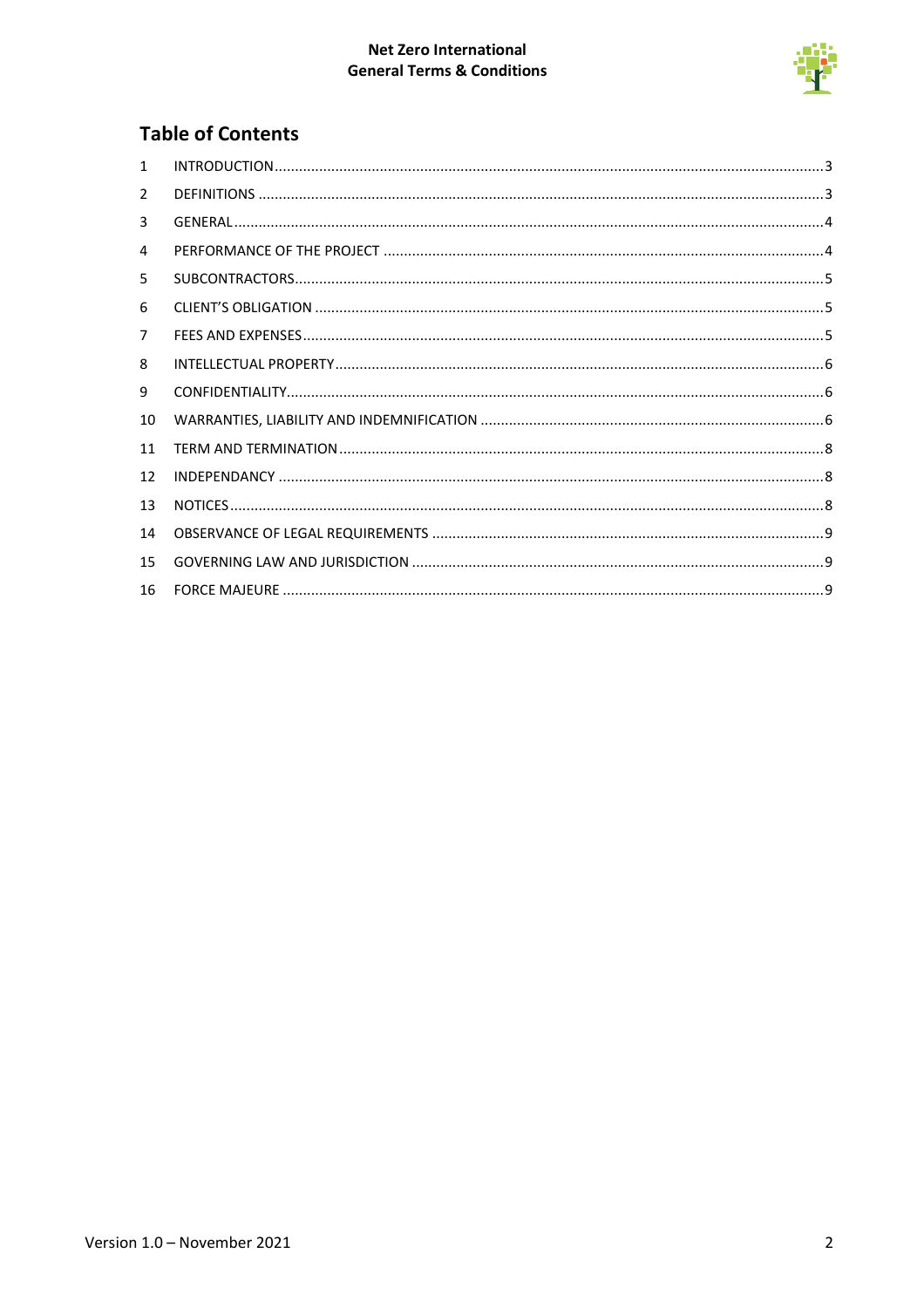

#### <span id="page-2-0"></span>**1 INTRODUCTION**

These General Terms and Conditions shall apply to all services proposed or provided by Net Zero International Limited ("NZI"), which are delivered entirely or partially to the Client.

#### <span id="page-2-1"></span>**2 DEFINITIONS**

In these General Terms and Conditions, the following definitions are applicable:

"Client" means the organisation or company to whom NZI provides its services;

"Confidential Information" means any information disclosed by the Client to NZI and by NZI to the Client, either directly or indirectly. Confidential Information may include, by way of example but without limitation, documents, products, specifications, formulae, equipment, formulas, models, employee information, records, quality monitoring schemes/programs, training materials, business strategies, customer lists, supplier lists, know-how, drawings, pricing information, inventions, ideas, and other information, or its potential use, that is owned by or in possession of the Client and/or NZI, respectively;.

"Contract" means the contract between the Client and NZI which defines the scope of the Engagement and the services to be rendered by NZI, as well as the fees payable for the services. More specifically, the Contract shall consist of Quotes and/or Invoices from NZI to the Client, these Terms and Conditions and any other documents (or parts thereof) defining the services to be rendered by NZI;

"the Engagement" means any agreement, in whatever form, reached between NZI and the Client pursuant to which NZI agrees to render services to the Client in exchange for fees and/or costs;

"Force Majeure" means any cause beyond the reasonable control of the affected party, including, but not limited to, any act of God, terrorism, war, riots, acts of the public enemy, fires, strikes, labour disputes, accidents, or any act in consequence of compliance with any order of any government or governmental authority;

"Project" means the services, jobs and/or works to be provided by NZI to the Client as specified in the NZI Quote and/or Invoice;

"NZI Quote and/or Invoice" means the document(s) setting out the services to be provided by NZI to the Client and listing any documents and/or other requirements to be provided by the Client to NZI such that NZI may perform the Project;

"Subcontractor" means either an associate, affiliate, subsidiary of NZI or an independent contractor that is qualified to perform the applicable services as contemplated by the Engagement and the Contract, and has been contracted by NZI accordingly, as evidenced by an agreement in writing.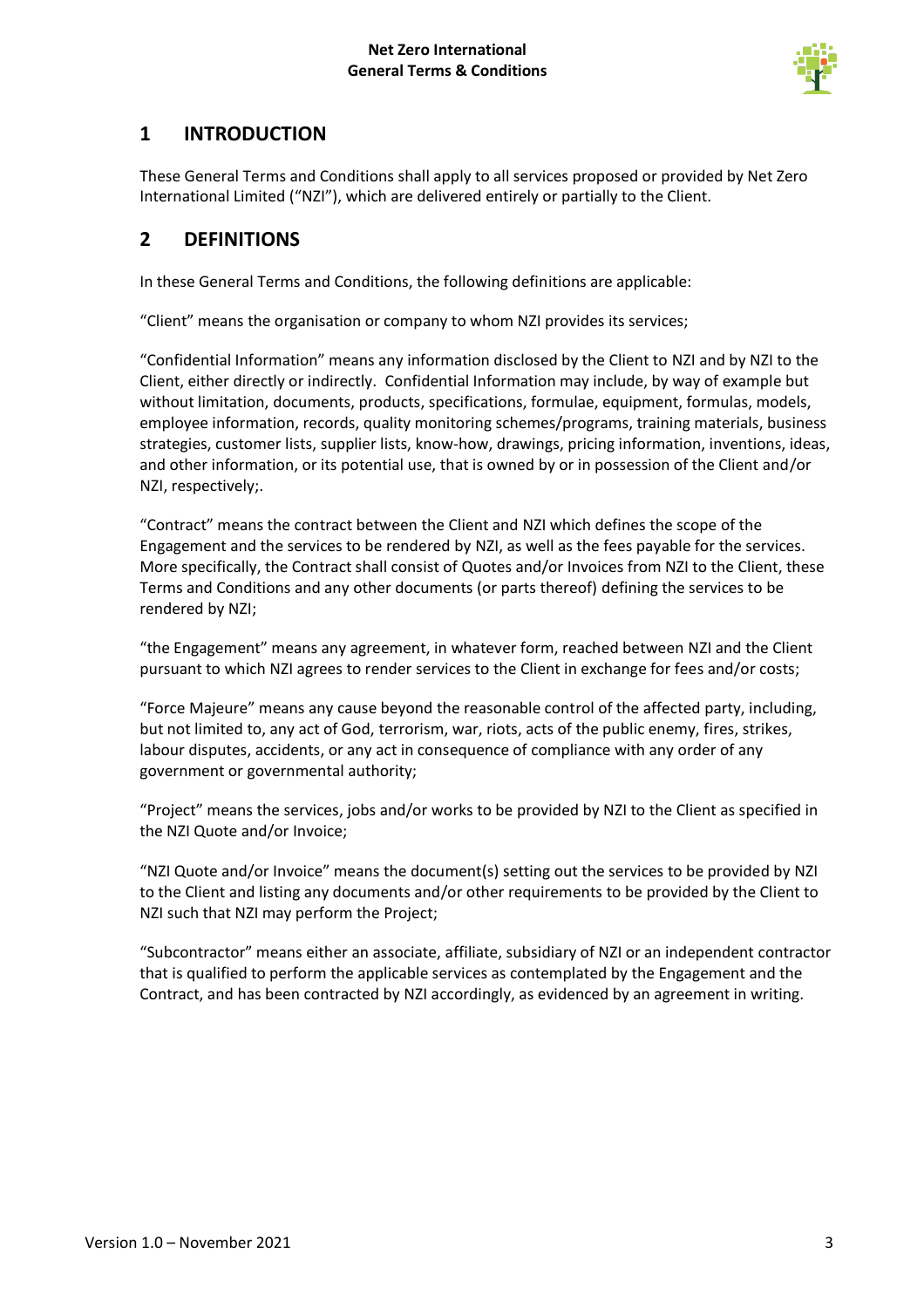

### <span id="page-3-0"></span>**3 GENERAL**

- 3.1 These General Terms and Conditions govern the provision of all services from or on behalf of NZI to the Client and apply to all legal relationships between NZI and the Client.
- 3.2 These General Terms and Conditions supersede any and all prior oral and written quotations, communications, agreements and understandings of the parties and shall apply in preference to and supersede any and all terms and conditions of any order placed by the Client and any other terms and conditions submitted by the Client. Failure of NZI to object to terms and conditions set by the Client shall in no event be construed as an acceptance of any terms and conditions of the Client. Neither NZI's commencement of performance nor NZI's delivery of services shall be deemed or constituted as acceptance of any of the Client's terms and conditions. Any communication or conduct of the Client which confirms an agreement for the provision of services by NZI, as well as acceptance by the Client of any provision of services from NZI shall constitute an unqualified acceptance by the Client of these General Terms and Conditions.
- 3.3 By contracting on the basis of these General Terms and Conditions, the Client agrees to the applicability thereof in respect of future agreements between itself and NZI, even if this is not expressly stated.

#### <span id="page-3-1"></span>**4 PERFORMANCE OF THE PROJECT**

- 4.1 NZI shall determine the manner in which and the person by whom the Engagement will be carried out, taking into account, as far as is feasible, the reasonable requests expressed by the Client.
- 4.2 NZI shall complete the Project with reasonable skill, care and diligence in accordance with the Contract.
- 4.3 The Client hereby accepts that the time schedule allocated for the performance of an Engagement may be subject to change in case of amendment to the Engagement and/or the services to be provided thereunder.
- 4.4 In case of any change of circumstances under which the Engagement is to be performed which cannot be attributed to NZI, NZI may make any such amendments to the Engagement as it deems necessary to adhere to the agreed quality standard and specifications. Any costs arising from or related to this change of circumstances will be fully borne by the client.
- 4.5 NZI may, at its discretion and, where possible, in consultation with the Client, replace the person or persons charged with performing the Engagement, if and in so far as NZI believes that such replacement would benefit the performance of the Engagement.
- 4.6 NZI shall provide the Client with such reports of its work on the Project at such intervals and in such form as the Client may from time to time require. The Client has the right to notify NZI that it wishes to modify its requirements in relation to the Project. Such modifications shall not enter into effect until the parties have agreed on the consequences thereof such as to the Contract fee, any additional costs and the completion date of the Project.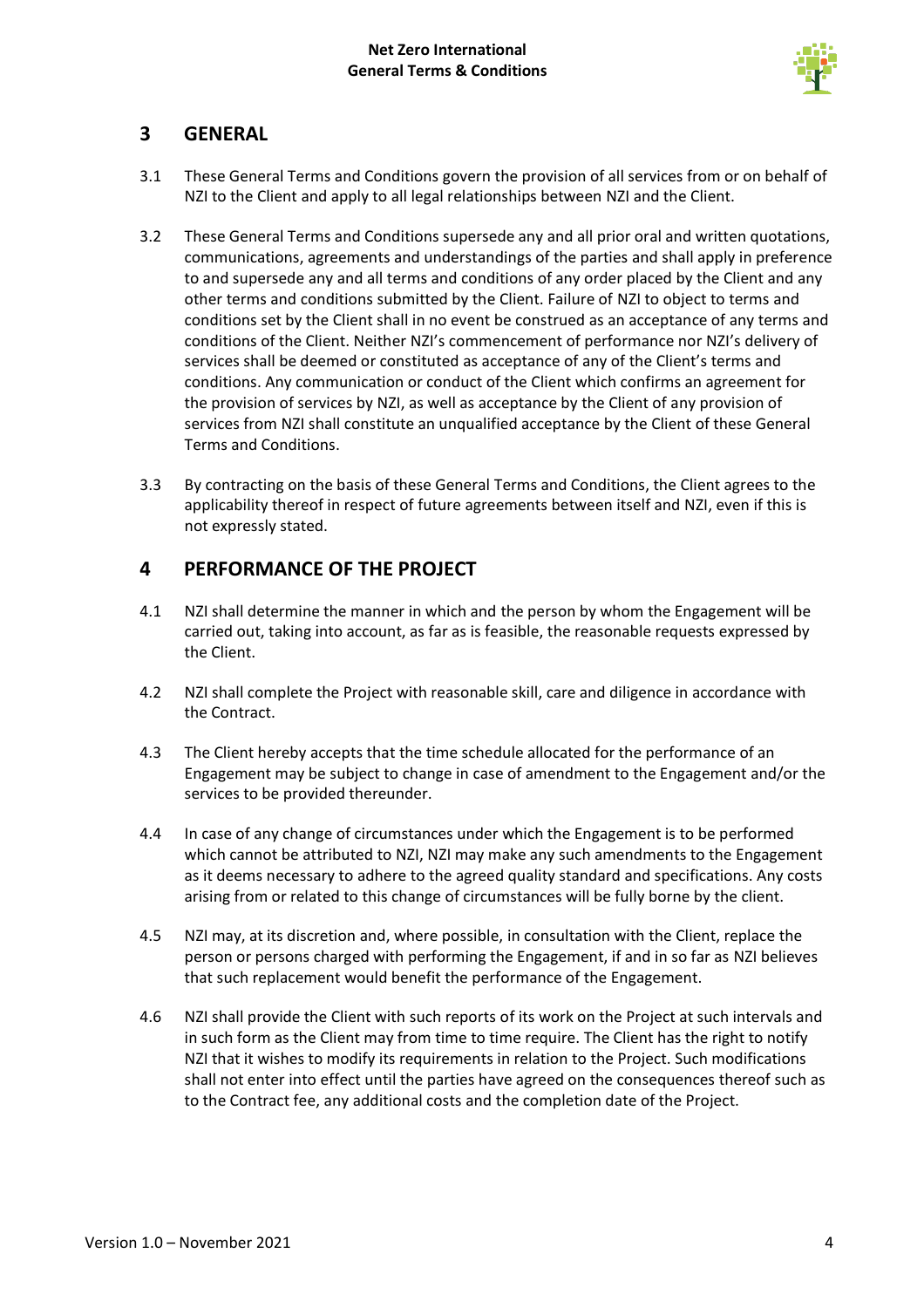

#### <span id="page-4-0"></span>**5 SUBCONTRACTORS**

5.1 NZI shall be free to involve Subcontractors, availing of specific expertise, in the performance of the Project, provided that NZI shall have these third parties enter into confidentiality obligations similar to the confidentiality obligations applicable to NZI. If requested by the Client, NZI shall identify these Subcontractors, specifying in each case their specific expertise.

#### <span id="page-4-1"></span>**6 CLIENT'S OBLIGATION**

- 6.1 The Client shall at all times duly make available to NZI all information and documents that NZI deems necessary to be able to carry out the Engagement correctly, in the specified form and manner. Also, the Client shall provide all cooperation required for the proper and timely performance of the Engagement.
- 6.2 The Client guarantees that if any NZI staff or Subcontractors operate from the Clients premises, they can at all times work under safe conditions, in accordance with the relevant health and safety regulations and environmental rules and shall indemnify and hold harmless NZI against all loss, expense or damage arising from or relating to this guarantee by the Client.
- 6.3 The Client shall duly inform NZI of any facts and circumstances that may be relevant in connection with the execution of the Engagement.
- 6.4 Furthermore, the Client shall guarantee the correctness, completeness and reliability of any information provided to NZI.

#### <span id="page-4-2"></span>**7 FEES AND EXPENSES**

- 7.1 The Client shall pay to NZI fees at the rate specified in the Quote and/or Invoice.
- 7.2 Unless otherwise stated in the Contract, NZI shall be entitled to be reimbursed by the Client for all traveling and lodging expenses reasonably and properly incurred in the performance of NZIs duties hereunder subject to production of such evidence thereof as the Client may reasonably require.
- 7.3 Unless otherwise stated in the Contract, payment will be made within 5 working days of Client receiving an invoice from NZI. In most circumstances, payment shall be made in advance of NZI commencing the services. Payment shall be into the bank account mentioned in the invoice.
- 7.4 All quotes, proposals and estimates are provided excluding any taxes or duties. Value Added Tax and any other government imposed taxes, where applicable, shall be shown separately on all invoices.
- 7.5 Any extra costs arising from or related to any delays in the completion of the Engagement stemming from the failure of the Client to duly make available to NZI the requested information and documentation, shall be fully borne by the Client.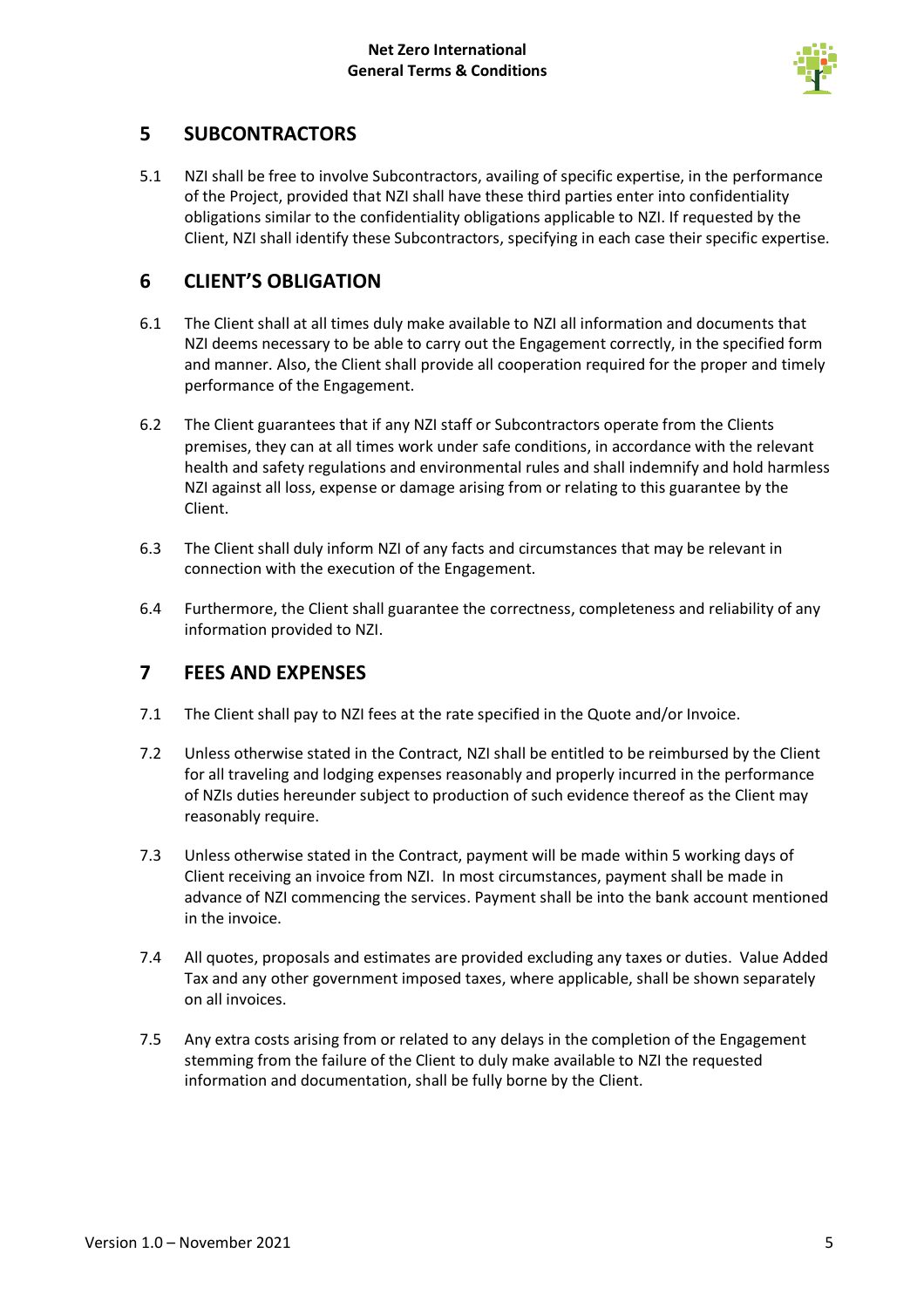

#### <span id="page-5-0"></span>**8 INTELLECTUAL PROPERTY**

8.1 All results generated by NZI in the Project, including reports, other documents and materials, shall become the property of the Client. NZI shall provide all reasonable assistance such that the Client may apply for patents, copyrights and other intellectual property rights in respect of these results.

#### <span id="page-5-1"></span>**9 CONFIDENTIALITY**

- 9.1 NZI shall keep secret and not disclose and shall procure that their employees and Subcontractors keep secret and not disclose any Confidential Information obtained by them during the performance of the Project. The foregoing shall not apply to information which (i) is or becomes part of the public domain without fault on the part of NZI; (ii) was already known by NZI, other than under an obligation of confidentiality, at the time of disclosure by the Client; (iii) is lawfully acquired by NZI from a third party on a non-confidential basis; or (iv) NZI is required to disclose pursuant to any law, lawful governmental, quasi-governmental or judicial order.
- 9.2 Except with the prior written permission of NZI, the Client shall not publish or otherwise make available the contents of proposals, quotes, reports, presentations, memos, or other communications by NZI, unless these have been provided with the intention of providing third parties with the information set out therein. Furthermore, the Client shall not disclose any of NZI's methods, workings and work strategies without NZI's written permission.
- 9.3 The provisions of this Article 9 shall apply during the term of the Contract and for a period of five (5) years thereafter.

#### <span id="page-5-2"></span>**10 WARRANTIES, LIABILITY AND INDEMNIFICATION**

- 10.1 NZI, and any person put forward by NZI to perform the Project, shall not be liable if the services provided or the results generated by them in the Project are not absolutely correct, nor does NZI, or any person put forward by NZI to perform the Project, warrant, either expressed or implied, that the performance by them of the Project will not infringe upon intellectual property rights of any third party.
- 10.2 NZI, nor any person put forward by NZI to perform the Project, shall not be responsible for any loss, destruction or damage of whatsoever nature (including injury or death) incurred by the Client, its employees or third parties, resulting from the use of the Project results by the Client, except to the extent that the same can be shown to be due to gross negligence or wilful misconduct on the part of NZI or its employees. The Client shall indemnify NZI accordingly.
- 10.3 The Client shall not be responsible for any loss, destruction or damage of whatsoever nature (including injury or death) incurred by NZI, its employees or third parties, related to the performance by NZI of the Project, except to the extent that the same can be shown to be due to gross negligence or wilful misconduct on the part of the Client or its employees. NZI shall indemnify the Client accordingly.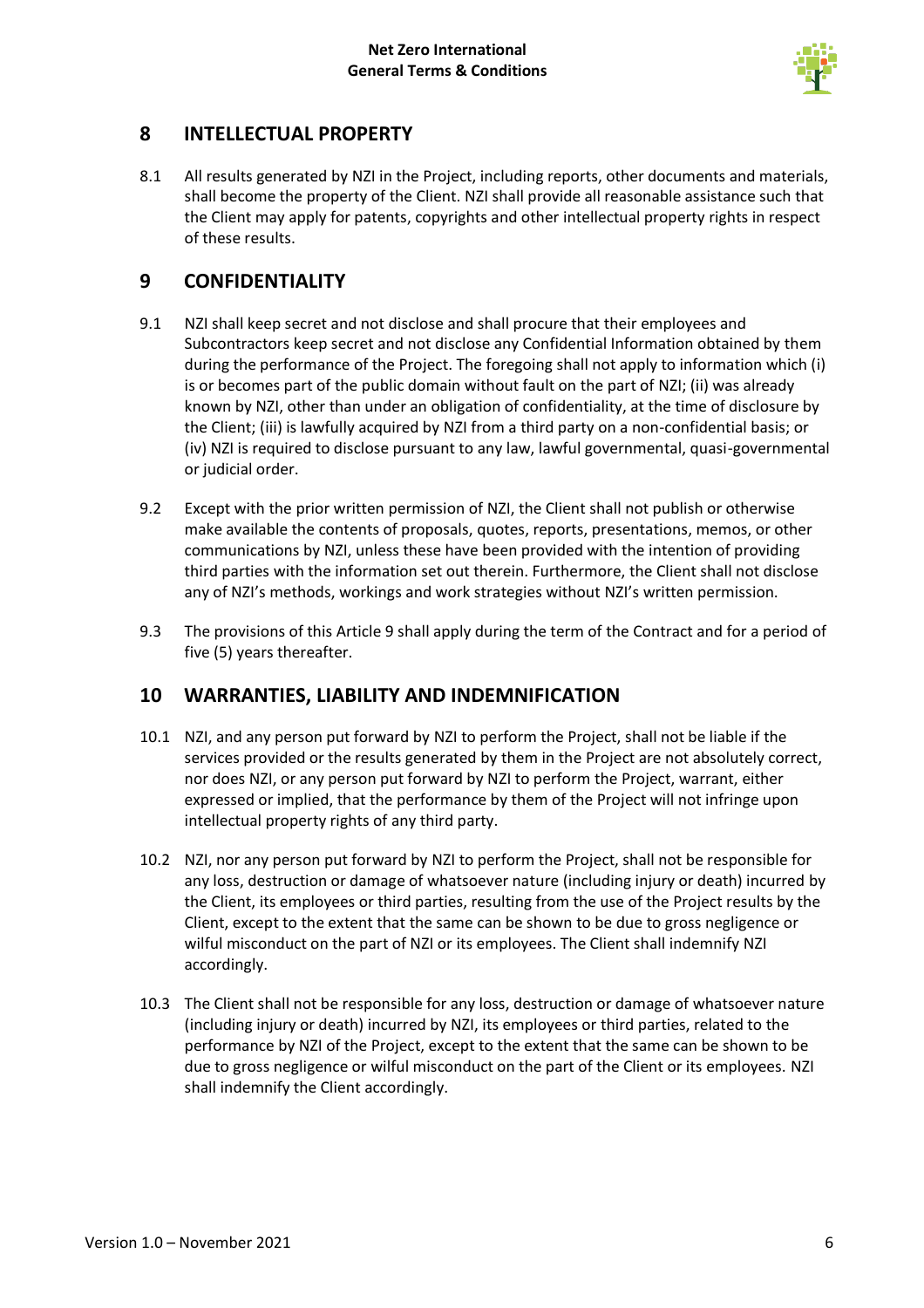#### **Net Zero International General Terms & Conditions**



10.4 Should a party be deemed liable to the other party, by way of indemnity or by reason of breach of contract or otherwise, NZI's liability shall in aggregate not exceed the price for the Project. In any event, neither party shall be liable to the other party for any consequential, indirect, special, incidental or exemplary damages of any nature whatsoever that may be suffered by the other party.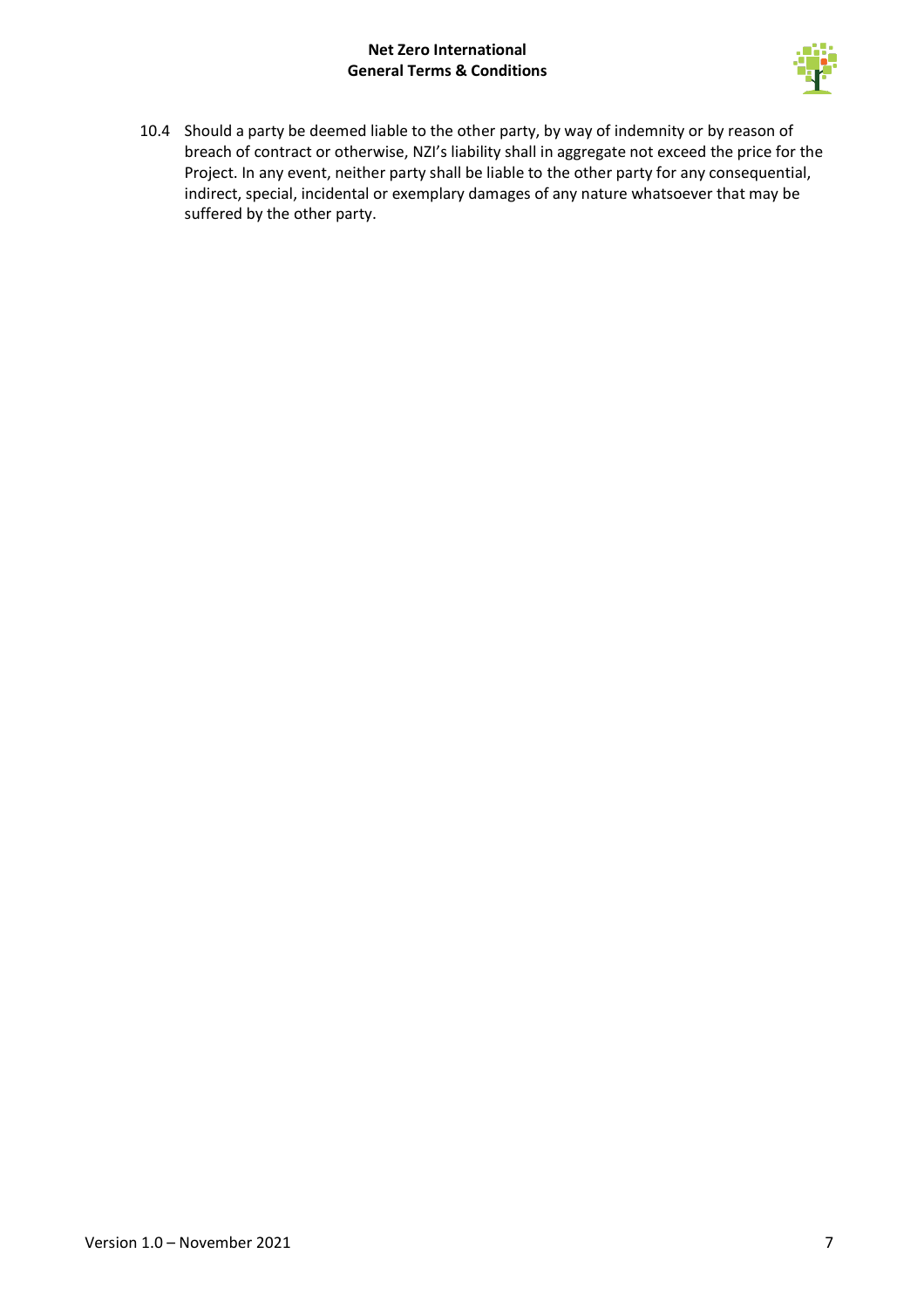

### <span id="page-7-0"></span>**11 TERM AND TERMINATION**

- 11.1 Any times or dates set forth in the Contract for provision or completion by NZI of the services under the Project are estimates only and shall never be considered of the essence. Furthermore, the parties hereby acknowledge that the time schedule set out for the performance of the Engagement may change during the course of said performance. In no event shall NZI be liable for any delay in providing these services.
- 11.2 Either party may terminate the Contract by notice in writing forthwith in the event the other party: (i) is in default with respect to any material term or condition to be undertaken by it in accordance with the Engagement and / or the provisions of the Contract, and such default continues unremedied for a period of thirty (30) days after written notice thereof by the aggrieved party to the defaulting party; (ii) is affected by a Force Majeure which cannot be removed, overcome or abated within three (3) months; or (iii) shall make any assignment for the benefit of creditors or shall file any petition in connection thereto, shall file a voluntary petition in bankruptcy, be adjudicated bankrupt or insolvent, if any receiver is appointed for its business or property, or if any trustee in bankruptcy or insolvency shall be appointed for that party (and is not dismissed within sixty (60) days after appointment).
- 11.3 If the Client issues a termination notice, the Client shall be obliged to pay NZI a compensation equal to the agreed fees apportioned to the services already rendered by NZI, plus any additional costs incurred by NZI as a result of said early termination.
- 11.4 In case NZI cannot be reasonably expected to complete the works due to unforeseen circumstances, NZI may unilaterally terminate the Contract and the Engagement. The Client shall be liable for payment of an amount corresponding to the fees due for services already performed, while being entitled to receive the (preliminary) results of the services already performed, without the Client being entitled to derive any rights therefrom.

#### <span id="page-7-1"></span>**12 INDEPENDANCY**

12.1 NZI shall perform the Contract as an independent contractor and shall not be the servant nor agent of the Client.

#### <span id="page-7-2"></span>**13 NOTICES**

13.1 Any notice given under or pursuant to the Contract shall be given in writing and shall be given by mail, registered mail or by facsimile transmission to the other party at the respective registered company addresses, or to such other address as a party may by notice to the other have substituted therefore. Any such notice shall be deemed to have been received on the second (2nd) business day following the date of its mailing if sent by (registered) mail within the UK, on the seventh (7th) business day following the date of its mailing if sent by (registered) mail outside the United Kingdom or on the next business day immediately following the date of transmission if sent by electronic mail.